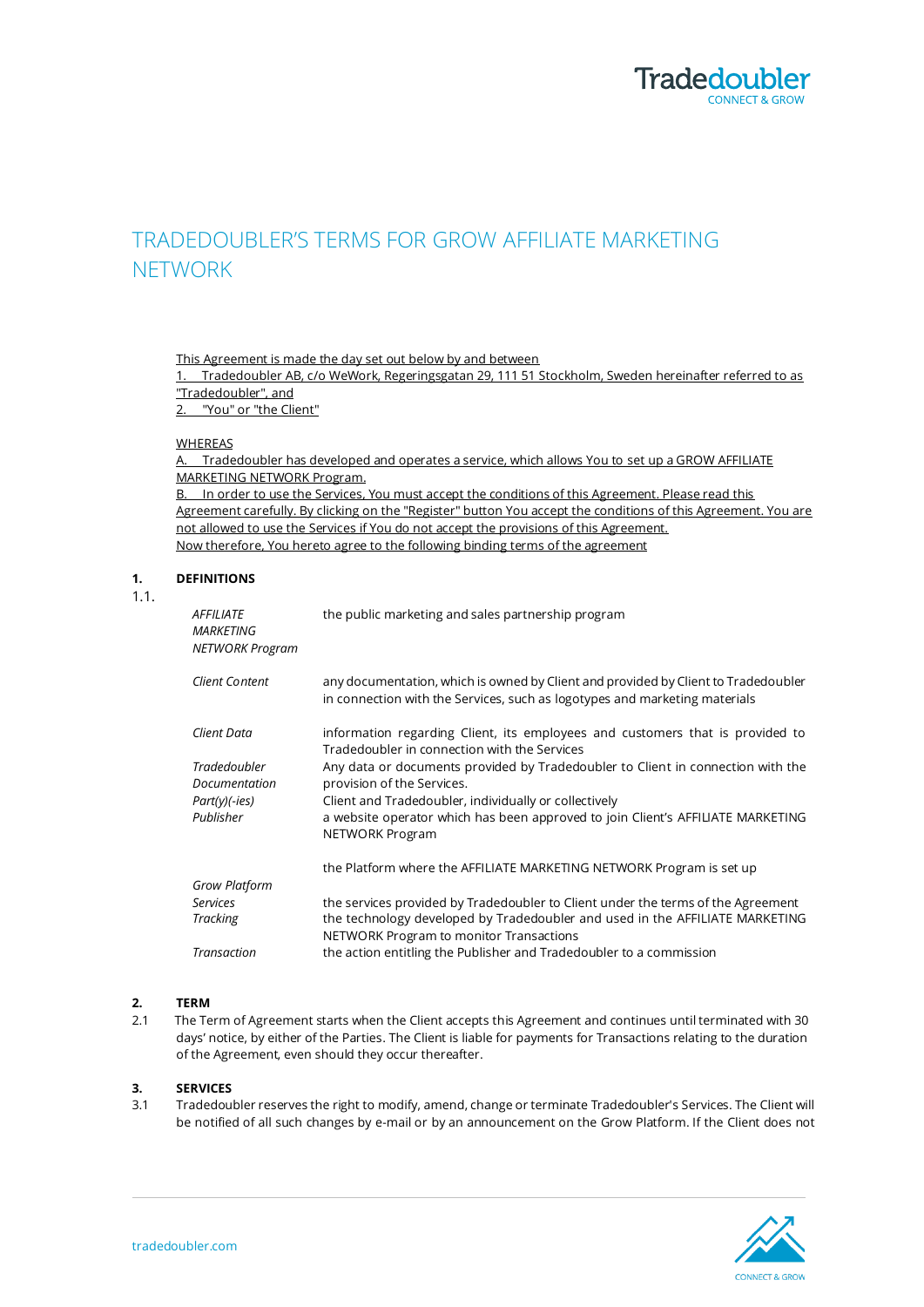

accept the changes then notice will automatically be served upon the Client and they will cease to use the Services after 30 days.

## **4. PUBLISHERS**

- 4.1. Tradedoubler shall pay Publishers on behalf of Client and remuneration will be paid in accordance with any of the models set out in the "Publisher Payment Models" and at payment rates applicable from time to time.
- 4.2. Client is, at any time, entitled to increase the payment rates to Publishers or the conditions under which Publishers are paid.
- 4.3. However, Client may only make any changes which may reduce the Commission Rate and Tradedoubler's Commissions (e.g. reducing the Cookie Period for Transactions, attribution methodology and changing the keyword policy), with 30 days' notice.The Client is solely responsible for recruiting and managing the Publishers for the AFFILIATE MARKETING NETWORK Program on the Grow Platform.
- 4.4. Tradedoubler agrees to keep information about the AFFILIATE MARKETING NETWORK Program, including conditions such as remuneration to Publishers, terms of commission and other key terms and keep links necessary for the AFFILIATE MARKETING NETWORK Program available on the Grow Platform in order for Publishers to access and sign up to the AFFILIATE MARKETING NETWORK Program.
- 4.5. Client agrees and understands that Tradedoubler will enter into contracts in Tradedoubler's own name with individuals and legal entities wishing to join the AFFILIATE MARKETING NETWORK Program. Furthermore, Client agrees and understands that Tradedoubler has the absolute discretionary right to reject applicants wishing to become a Publisher or to remove a Publisher from the AFFILIATE MARKETING NETWORK Program.

# **5. OBLIGATIONS OF CLIENT**

- 5.1. Client undertakes to, in accordance with instructions from Tradedoubler, implement the Tracking on the websites of Client covered by this Agreement, including all mobile versions of such websites as well as downloadable mobile applications, and understands and acknowledges that a correct implementation of Tracking is imperative for the Services.
- 5.2. Client is solely responsible for its web site(s) and products or services sold on the web site(s) as well as the content and lay-out of the AFFILIATE MARKETING NETWORK Program and the activities thereunder, and Client shall ensure compliance with all applicable laws and regulations.
- 5.3. Should an action by Client result in removal or disabling of Tracking and this causes Transactions not be recorded, Client agrees to compensate Publishers on the AFFILIATE MARKETING NETWORK Program according to their average performance on the AFFILIATE MARKETING NETWORK Program over the two (2) weeks prior to the Tracking problem. Client will also pay Tradedoubler Commission on any compensation payments to Publishers in respect of the lost earnings.
- 5.4. Tradedoubler may remove the AFFILIATE MARKETING NETWORK Program from the list of available AFFILIATE MARKETING NETWORK programs at any time with immediate effect if any Tracking irregularities or any other issues affecting Publishers occur.
- 5.5. Client agrees to keep the Tracking implemented at all times for the duration of the Agreement and accepts that the Tracking is the only measure of the validity of a Transaction. Should an action by Client result in removal or disabling of Tracking and this causes Transactions not be recorded, Client agrees to compensate Publishers on the AFFILIATE MARKETING NETWORK Program according to their average performance on the AFFILIATE MARKETING NETWORK Program over the two (2) weeks prior to the Tracking problem. Client will also pay Tradedoubler Commission on any compensation payments to Publishers in respect of the lost earnings.
- 5.6. The Client shall not use a de-duplication technology in its AFFILIATE MARKETING NETWORK Program.
- 5.7. If the Client is a private individual, he must be at least 18 years of age. If the Client has not reached the age of 18 a legal guardian must give their consent to the registration to Tradedoubler's service and the registration of a Client below the age of 18 without parental consent will be ineffective.
- 5.8. The Client warrants that the information and content on the Client's website do not infringe any rights of third parties, including Intellectual Property Rights, and that such information and content is not offensive, prohibited

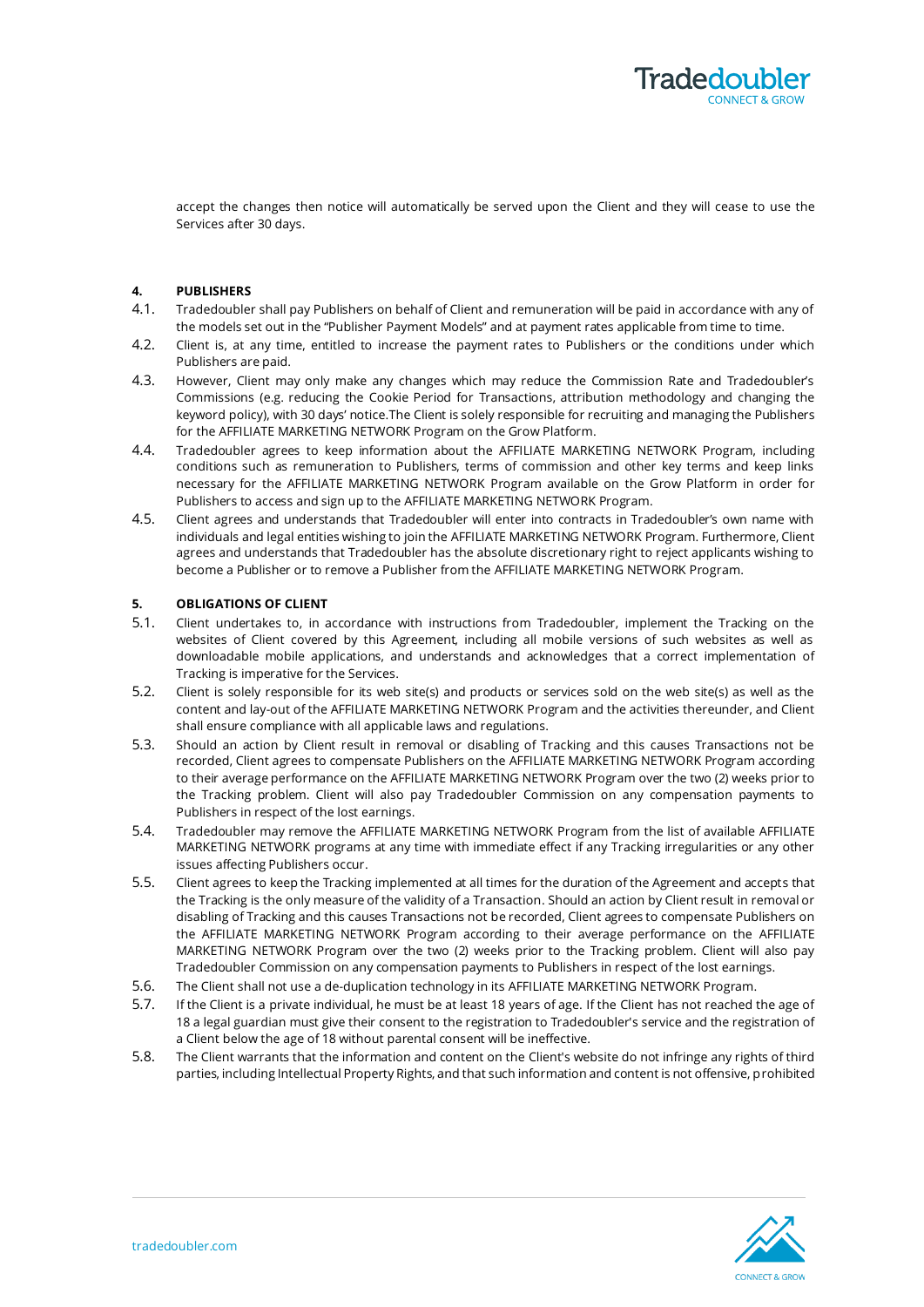

or questionable in any way. Examples of such content are, but not limited to, pornography, racism and hate content, Peer2Peer and file sharing.

# **6. PAYMENTS**

- 6.1 Tradedoubler will charge the Client a monthly fixed fee after the free trial has ended, per program from the creation date and Tradedoubler commission based on the Publisher commission at rates specified in the Grow Platform.
- 6.2 Tradedoubler will charge Client monthly in arrears by debiting a nominated credit/debit card for the due amount, without giving prior notice.
- 6.3 All sums payable under this Agreement are exclusive of Value Added Tax and any other duty or tax, which shall (if and to the extent applicable) be payable by Client.
- 6.4 If the Client fails to make payments according to the Agreement on due date, Tradedoubler is entitled to suspend the AFFILIATE MARKETING NETWORK Program without notice.
- 6.5 Transaction Fees and Publisher Commissions which have been paid by Client are not refundable.
- 6.6. The Client agrees to the Fair Usage Policy. In case of a breach ofthe Fair Usage Policy by the Client, Tradedoubler reserves the right to apply additional charges.

# **7. RECLASSIFICATION OF TRANSACTIONS**

- 7.1. Client has a "Validation period for Transactions" that is set up for each commission event and counted from the generation of a Transaction. Client will be able to, by using Tradedoubler's systems, reclassify a Transaction as invalid using pre-defined reasons.
- 7.2. Within five (5) days from receiving a reasonable request for information relating to an invalidated Transaction submitted by a Publisher through Tradedoubler, Client undertakes to provide the Publisher with an explanation to the reclassification/invalidation and to either confirm the reclassification or to change the classification back to valid.
- 7.3. If a Transaction is not reclassified within the period set-up in Tradedoubler's systems or if an enquiry is not processed as set out in above, the Transaction will automatically be considered valid and Client is obliged to pay the applicable Transaction Fee to Tradedoubler and the Publisher Commission.
- 7.4. Tradedoubler provides an automated untracked transactions process whereby Publishers can create an inquiry for untracked transactions. If the inquiry relating to untracked Transactions is not reclassified as invalid within thirty (30) days of Client receiving the request, the Transaction will be considered valid and Client is obliged to pay the applicable Transaction Fee to Tradedoubler and the Publisher Commission.

# **8. COMPETITION AND NON-SOLICITATION**

8.1. This is an exclusive Agreement wherefore the Client shall not, except via Tradedoubler, for the duration of this Agreement, enter into any online advertising, or other online commercial arrangements with any Publisher that has been recruited to the AFFILIATE MARKETING NETWORK Program through the Tradedoubler network.

## **9. PREMATURE TERMINATION**

- 9.1. Either Party may terminate this Agreement if the other Party is unable to pay its debts as they fall due; if steps are taken to appoint a receiver, administrative receiver, liquidator or if other steps are taken to appoint such an officer or to wind up the Party (other than for the purposes of a solvent reconstruction or reorganisation) or if anything comparable to such situations occurs in relation to the other Party.
- 9.2. If one of the Parties commits a material breach of this Agreement, which breach, if capable of being cured, is not cured within 30 (thirty) days after the Party was informed about the breach, the other Party may terminate the Agreement with immediate effect. Client may not terminate the Agreement with respect to other Tradedoubler Parties than that or those that have committed a material breach of the Agreement.
- 9.3. If one or more Tradedoubler Parties terminate the Agreement, it shall be deemed terminated only with regard to the terminating Tradedoubler Party (for international AFFILIATE MARKETING NETWORK Programs only).

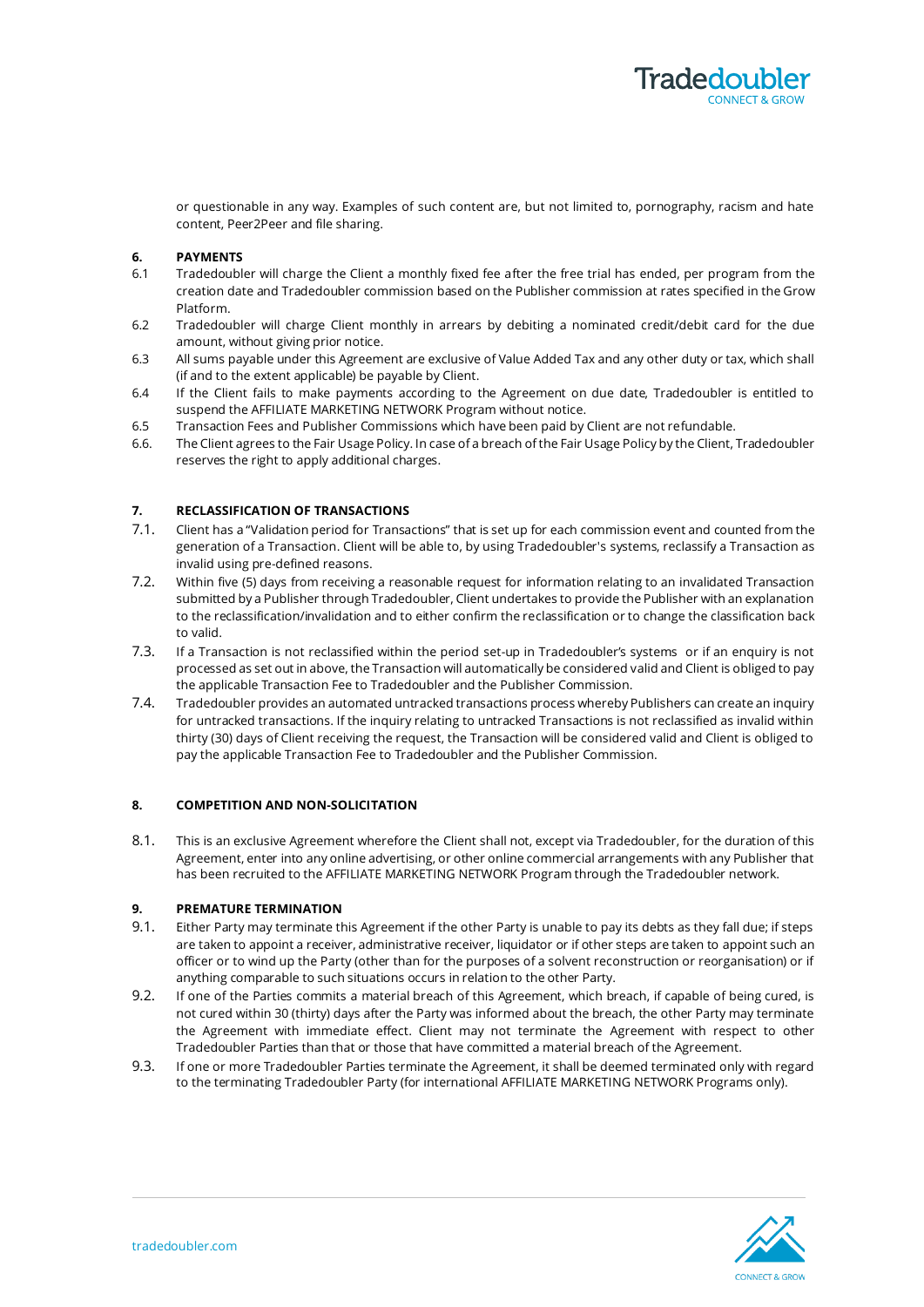

## **10. INTELLECTUAL PROPERTY RIGHTS AND CONFIDENTIAL INFORMATION**

- 10.1. Subject to clause 10.3, Client acknowledges that Tradedoubler is the owner or licensee of any and all copyrights, trademarks, know-how or any other rights subsisting in the Services and any software, Tradedoubler Documentation or materials provided in connection with the Services (together with any modifications or developments to the same made by either Tradedoubler or Client) as well as the Tracking and the information that Tradedoubler collects about Publishers and any information generated by the Service, such as data generated by visitors to web pages within Tradedoubler's network and any actions taken by such visitors when visiting such web pages.
- 10.2. Client may not modify, adapt, lease, resell sub-license or otherwise distribute the Services or any software, Tradedoubler Documentation or materials provided in connection with the Services. Client shall not reverseengineer the Services or any associated software, or decompile, disassemble or otherwise seek to derive the source code, or the structure, sequence or organisation, of any such software.
- 10.3. Tradedoubler acknowledges that Client is the owner or licensee of any and all Intellectual Property Rights subsisting in Client Content and Client Data. Tradedoubler however retains the right to use Client Content and Client Data for providing the Services (including for the avoidance of doubt auditing the Fees payable), research, technical development, analysis, promotional purposes or in any other reasonable way.
- 10.4. Tradedoubler may, in its marketing activities, present Client as a reference (including Client's brand name and logotype).
- 10.5. Each Party shall maintain the confidentiality of the other Party's Confidential Information. Neither Party shall reveal the Confidential Information of the other Party nor, without the prior written consent of the other, use, disclose, copy or modify such information except for the purpose of performing its obligations under this Agreement. "Confidential Information" shall mean in relation to either Party, information (whether in oral, written or electronic form) belonging or relating to that Party, its business affairs or activities which is not in the public domain and which: (i) either Party has marked as confidential or proprietary, (ii) either Party, orally or in writing has advised the other Party is of a confidential nature, or (iii) due to its character or nature should be treated as confidential.

# **11. DATA PROCESSING AND PROTECTION**

11.1 By entering into this Agreement, Client (Controller) also accepts the Data Processing Agreement

#### **12. THIRD PARTY CLAIMS**

12.1. The Parties shall indemnify and hold the respective Parties harmless from and against any losses, liabilities, demands, claims, costs and expenses incurred by the Party or awarded by a court of competent jurisdiction against the Party, as a result of or in connection with any claim or action brought by a third party that arises out of or relates to: (a) the Party's infringement of the rights (including any Intellectual Property Rights) of any third party; (b) any improper, negligent or unauthorised use of the Services by Client; (c) Client's failure to comply with any applicable Data Protection Laws; (d) the sale, distribution or marketing of products or services on Client's web site; and (e) Client's contractual relationship with such third party. The indemnity in this clause shall not apply to the extent that any alleged infringement arises as a result of any breach of the terms of this Agreement or any negligent, wilful or fraudulent act or omission by Tradedoubler, its officers, employees, agents or contractors.

# **13. LIMITATION OF LIABILITY**

- 13.1. Nothing in this Agreement will be interpreted so as to limit or exclude either Party's liability for (i) death or personal injury caused by its negligence; (ii) the tort of deceit; or (iii) any liability which cannot be excluded or limited by law.
- 13.2. Save as provided for in clause 13.1, Tradedoubler does not accept, and hereby excludes any liability in negligence other than any such liability arising pursuant to the terms of this Agreement.
- 13.3. Subject to clause 13.1, Tradedoubler shall have no liability for any indirect or consequential loss or damage howsoever caused.
- 13.4. Tradedoubler shall bear no liability in relation to the use made by Publishers and visitors to Tradedoubler's or Publisher's website of the logos, banners, trademarks and other hypermedia links supplied by Client to Tradedoubler for the purposes of the AFFILIATE MARKETING NETWORK Program. As its sole obligation with respect to intrusion and fraud, Tradedoubler undertakes to take reasonable commercial measures to prevent unauthorised intrusion into Tradedoubler's computer systems. Tradedoubler cannot however guarantee that